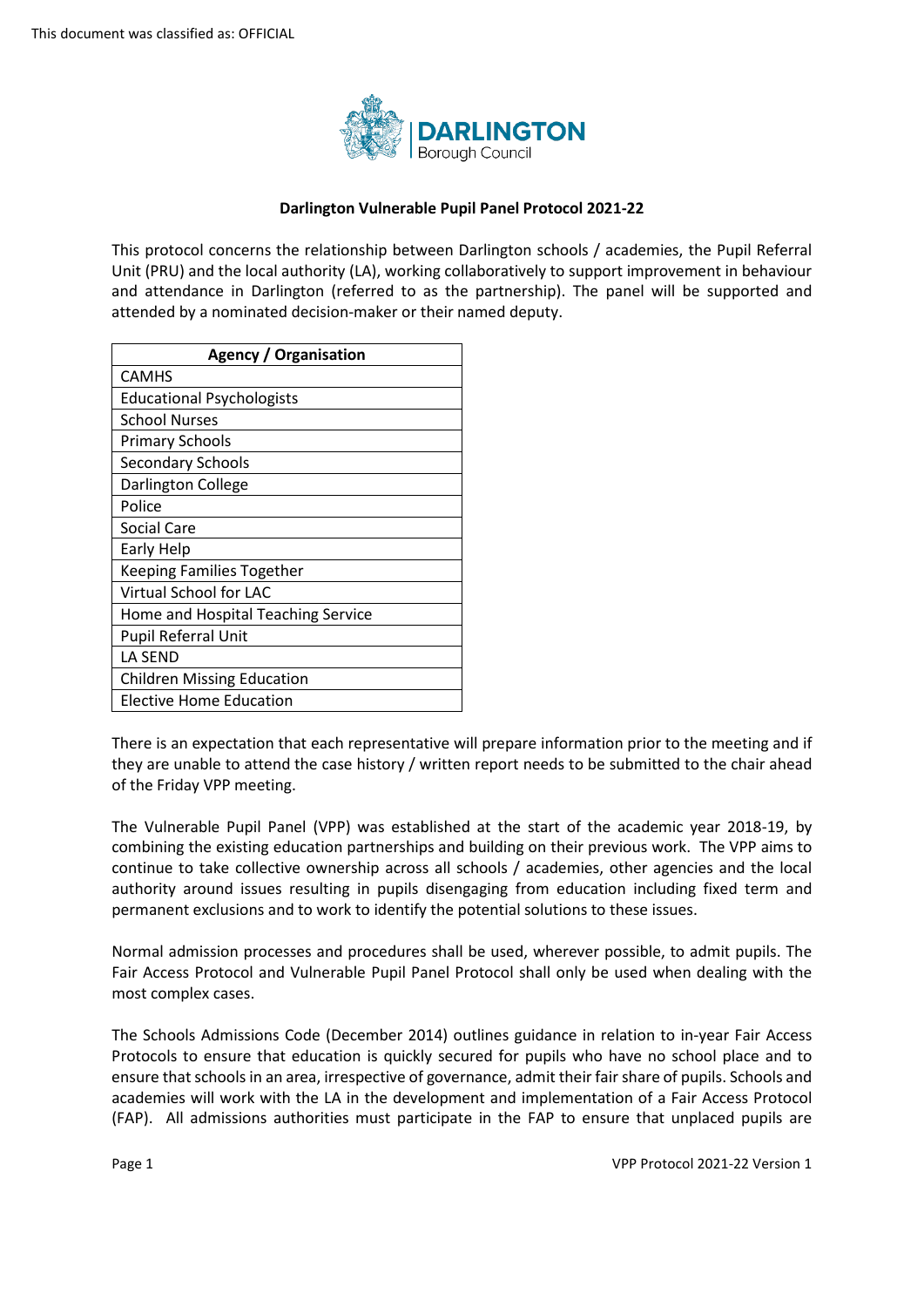allocated a school place quickly. The FAP to be put in place will be for hard to place pupils. These protocols will operate alongside in-year transfers for other pupils.

In addition to this, in Darlington we will agree actions for other pupils who will be considered by the VPP. These are not pupils who meet the Fair Access criteria as laid down in the Schools Admissions Code, but pupils who are deemed vulnerable for a range of other reasons.

 The VPP (incorporating the FAP) will meet three weekly during term time. The Chair will be reviewed annually.

 The partnership will work closely with the LA with regard the admissions arrangements to Rise Carr College (RCC) and Home and Hospital Teaching Services (HHTS).

 The partnership will examine service delivery and options for provisions and promote multi-agency and multi-disciplinary working where appropriate. As part of this the LA carries out annual safeguarding and health and safety visits and arranges twice yearly quality assurance visits that comprise lessons observations and pupil voice feedback. This is for alternative education providers on the Alternative Education Framework which can be found here.

The partnership will monitor and evaluate individual and collected arrangements that can be used to develop more coherent, holistic, and effective delivery of services and strategies.

## **Aims**

The VPP aims to:

- other interventions, and all forms of relevant advice and support by analysing and using data 1) make the best possible organisational arrangements for all forms of support for behaviour and attendance in the schools / academies, including alternative provision, therapeutic and and previous case information to inform future approaches and decisions
- / academies and partners by having good attendance by relevant decision makers 2) ensure that all pupils in Darlington are treated as the collective responsibility of all the schools
- 3) establish conditions for sustainable continuous improvement in pupil behaviour and attendance in Darlington's schools / academies by ensuring open communication is in place and by providing professional advice and guidance
- 4) to establish a culture to develop teaching, learning and assessment processes that will support attendance by ensuring an equitable distribution of the relevant resources and expertise excellent pupil achievement as a foundation for the improvements in behaviour and
- 5) provide a mutually supportive environment for all pupils and staff by adopting a solution focussed approach to case resolution and by identifying and sharing good and best practice amongst the education community and partner agencies
- 6) work hard to fulfil pupil, parental and governor expectations for young people, schools and academies – by providing leadership of the highest quality to support and inspire pupils and staff in the partnership

# **Outcomes**

The partnership expects that this collaborative initiative will:

• minimise the amount of time that vulnerable pupils spend out of education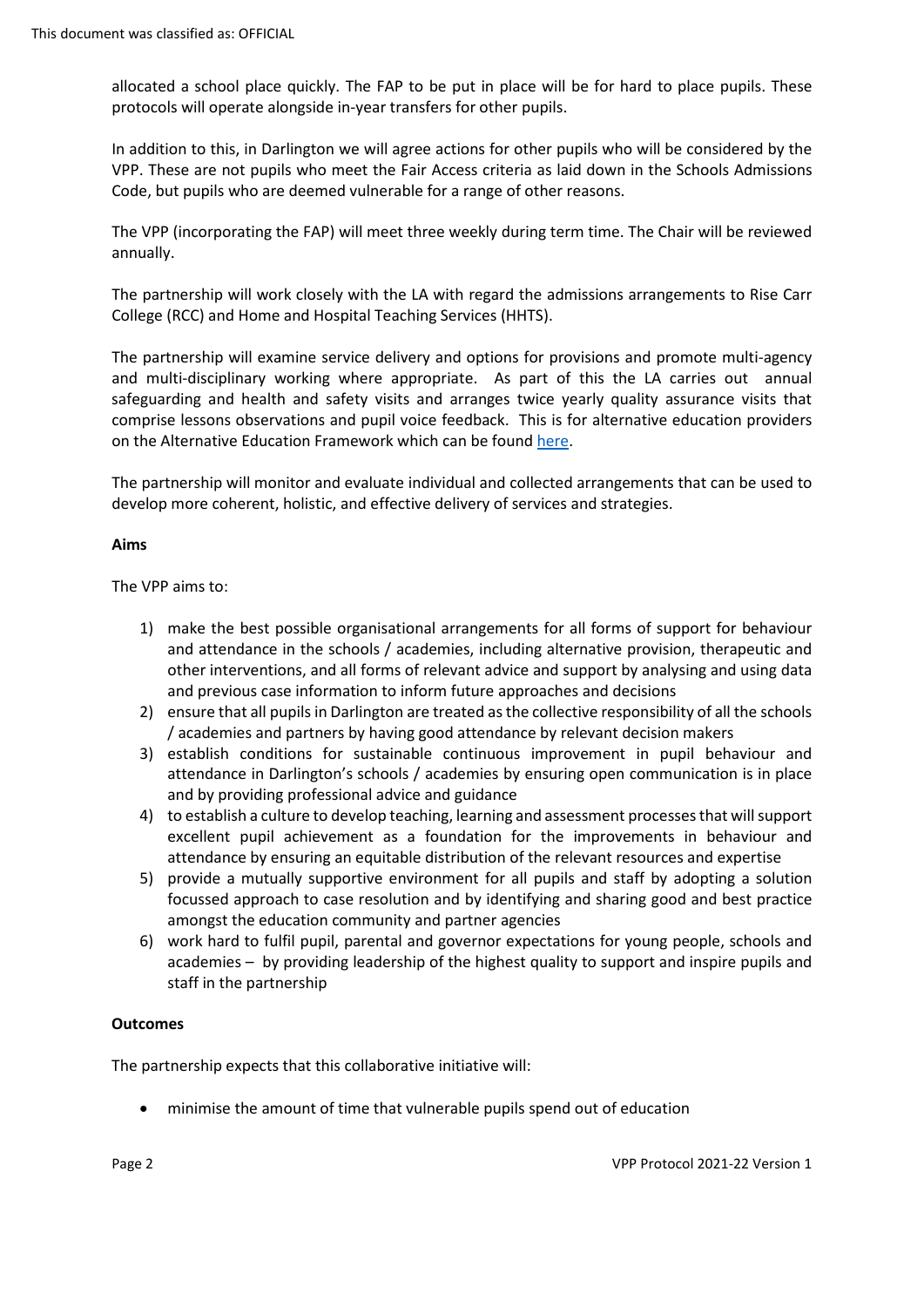- • ensure that schools admit pupils with challenging educational needs on a fair and equitable basis, through objective and transparent processes
- improve opportunities for young people whose behaviour is challenging
- significantly reduce exclusions in schools / academies
- reduce persistent absence
- significantly improve the behaviour and attendance in all schools / academies
- • ensure that education is delivered for day 6 to excluded pupils (and on the first day for Children Looked After)
- significantly improve Ofsted judgements on behaviour and attitudes across all settings

#### **Support and provision for pupils**

 The partnership intends to ensure a better alignment of young people's needs in respect of behaviour with the provision available. It will continue the processes of:

- pooling information about available resources
- implementing FAP for relevant groups
- • ensuring that schools have the main responsibility for their pupil placements at other at the start of the meeting providers on their role and to keep the VPP informed by updating the paperwork distributed
- • considering opportunities for additional provision for pupils at risk of exclusion and / or disaffection
- improving and maintaining the AP list • using centrally held resources to support young people's behaviour and attendance in

#### **Other relevant documentation**

**School Admission Code including Fair Access Guidance** School Admission Code including Fair Access Guidance<br>Exclusion from maintained schools, academies and pupil referral units in England Promoting the education of LAC and PLAC [Ensuring a good education for children who can't attend school](https://www.gov.uk/government/publications/education-for-children-with-health-needs-who-cannot-attend-school)  [The Children and Young People's Plan](https://www.darlington.gov.uk/education-and-learning/children-and-young-peoples-plan/)  [Elective Home Education Guidance for Local Authorities](https://assets.publishing.service.gov.uk/government/uploads/system/uploads/attachment_data/file/791527/Elective_home_education_gudiance_for_LAv2.0.pdf)  [Children Missing Education Guidance for Local Authorities](https://www.gov.uk/government/publications/children-missing-education)  [Pupil Attendance Regulations](https://www.gov.uk/government/publications/school-attendance)  [SEND Code of Practice](https://assets.publishing.service.gov.uk/government/uploads/system/uploads/attachment_data/file/398815/SEND_Code_of_Practice_January_2015.pdf)  [Mental Health and Behaviour in Schools](https://assets.publishing.service.gov.uk/government/uploads/system/uploads/attachment_data/file/755135/Mental_health_and_behaviour_in_schools__.pdf)  [Keeping Children Safe in Education](https://www.gov.uk/government/publications/keeping-children-safe-in-education--2)  [Alternative Provision](https://www.gov.uk/government/publications/alternative-provision) 

#### **Quality Assurance Panel**

 The quality assurance panel will meet in advance of the VPP to review the referrals made to the panel. of the panel. The panel will comprise of 2 Secondary Heads, 2 Primary Heads, Head of Rise Carr College, Head of Education and Inclusion, School Admissions Manager and other LA officers as appropriate. All other head teachers are welcome to attend as observers of the process. Of the 2 Secondary Heads who will nominate a permanent HT to sit on the QA panel for the duration of the year as the permanent Head Teacher. This is to ensure that the correct documentation is present and that the referrals meet the threshold and 2 Primary Heads, one will be a permanent seat and the other will rotate. The permanent HT roles are for the duration of one year, thereafter they will be reviewed by the 11-19 and Primary HT groups,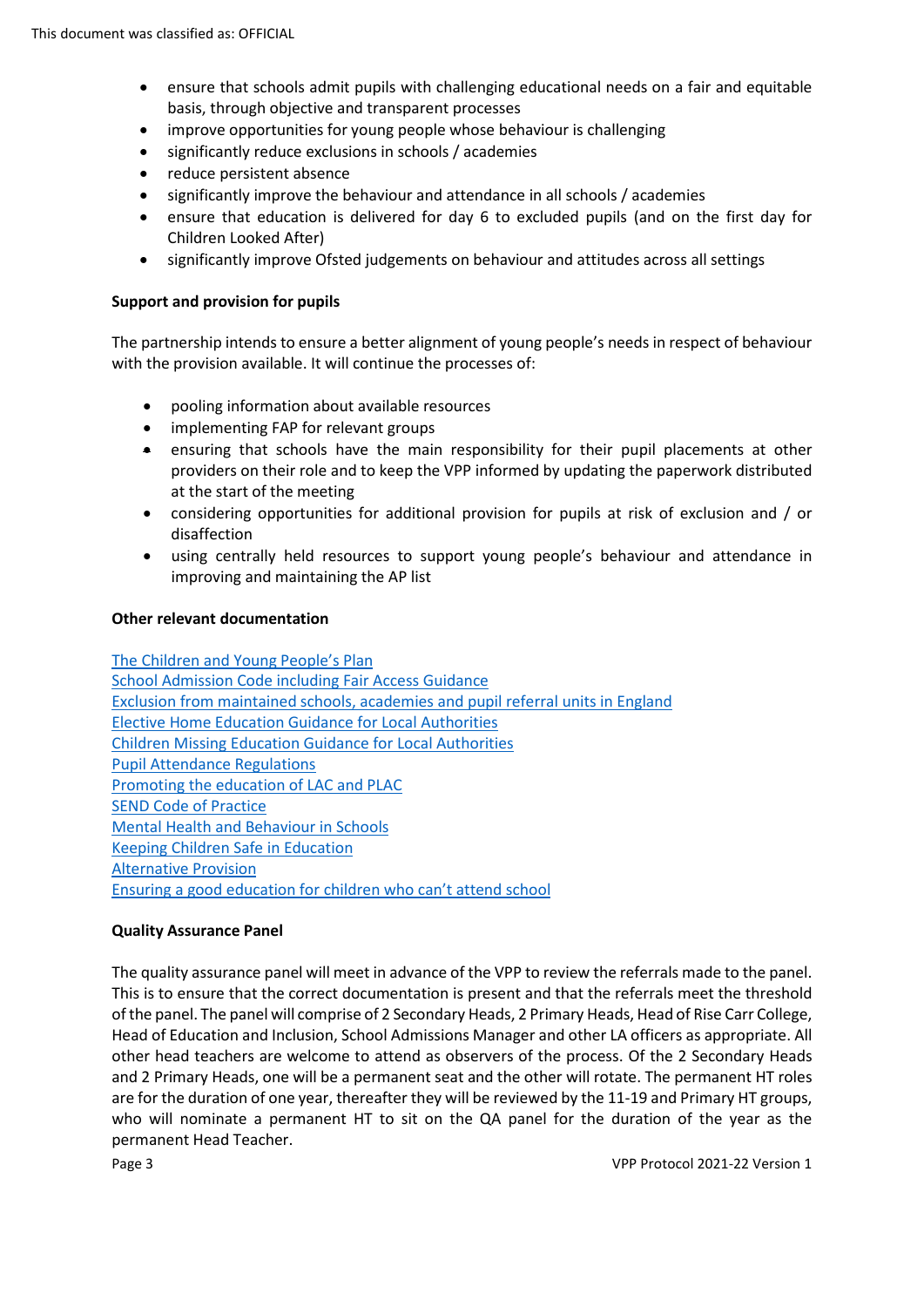The QA panel has four main functions:

- To ensure that referrals to the VPP meet the criteria agreed by the partnership
- To make a judgement on the sufficiency of the evidence provided
- To review sensitive information on behalf of the panel
- To communicate outcomes of the QA panel back to referring schools

If appropriate, the QA panel reserves the right to ask referring schools to provide additional information in advance of the VPP, if not originally supplied.

### **Fair Access Protocol**

from when admissions receive the request. The VPP meeting may fall on day 15 within this process. It is the LA's expectation that FAP pupils will be placed in a new school within 20 working school days Schools are encouraged to take pupils and put them on roll as soon as possible and this will be acknowledged at the next VPP meeting.

 Schools / academies should work together collaboratively, considering the needs of the child and those of the school. There is no duty to comply with parental preferences when allocating places through the protocol, but it is expected that the wishes of the parent are considered.

If a parent is unhappy with the panel decision regarding the placement of their child in a particular school, they can appeal for a place in their chosen school through normal independent appeals processes.

## **Definition of Fair Access Pupils**

The School Admissions Code outlines a list of school age children who have difficulty in securing a school place to be included in FAP, these are:

- a) children from the criminal justice system or Pupil Referral Units who need to be reintegrated into mainstream education
- b) children who have been out of education for two months or more
- c) children of Gypsies, Roma, Travellers, refugees and asylum seekers
- d) children who are homeless
- e) children with unsupportive family backgrounds for whom a place has not been sought
- f) children who are carers
- g) children with special educational needs, disabilities or medical conditions (but without a statement or Education, Health and Care Plan)

In addition, the VPP has agreed the following during the Covid-19 period:

• children who have been electively home educated during the Covid-19 period that a school has not readmitted according to the agreed temporary mechanism (as agreed at the VPP meeting on  $4<sup>th</sup>$  December 2020)\*

#### **Definitions of Vulnerable Pupils**

 In addition to the Fair Access categories, we would also add the following categories for consideration at the VPP:

- 1) Children displaying persistently challenging and disruptive behaviour
- 2) Permanently excluded children from both in and out of the borough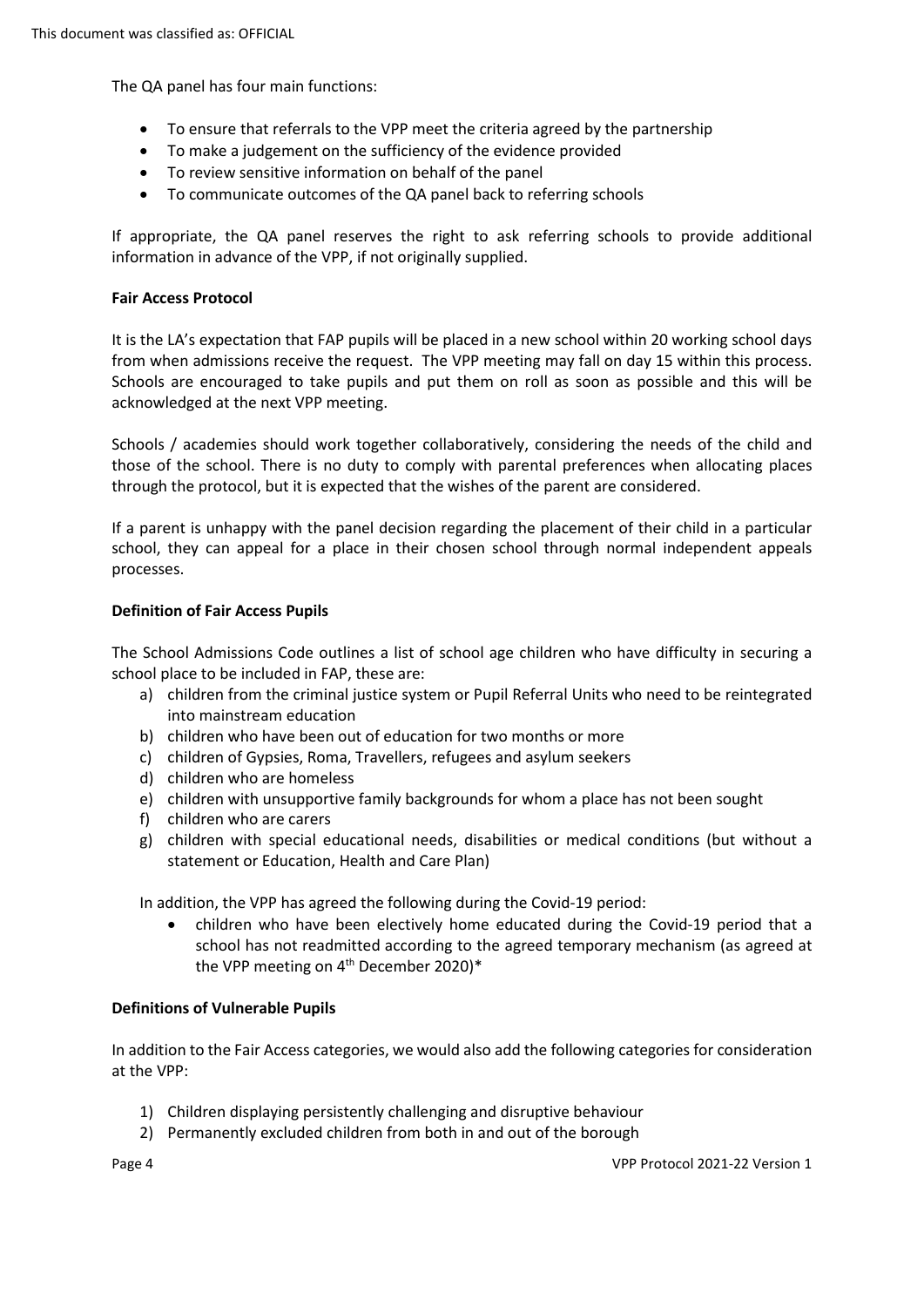- 3) Children with unsupportive\*\* family backgrounds who are at risk of disengaging from education
- 4) Children returning to mainstream schools from Elective Home Education

 VPP is the arbiter of this reason submitted and decision is immediate and final at date of submission) (\*EHE pupils are readmitted to their original school when requested **unless** the original school presents a case to the next VPP with a valid reason why the pupil cannot be readmitted. In this instance (\*\* taken from the School Admission Code)

 N.B. – Looked after pupils or pupils with an EHCP or pupils who are undergoing statutory assessment for an EHCP will not be considered by the VPP for the purpose of school admission, they can be considered for access to services and resources provided by members of the VPP.

 The panel will endeavour to ensure a fair and consistent placement of young people across all schools and across all year groups. When making decisions regarding the placement of young people in a school, the panel will consider a number of factors including the following:

- Percentage of pupils taken during the academic year (in relation to their pupil numbers)
- The number of pupils placed in a specific year group by the panel
- • The make-up / challenges of a specific year group in a school, which would not be conducive to a successful move to that school
- • Specific circumstances relating to the admission of a particular pupil e.g. known history of a serious breakdown of relationship between home and school

 The above will be achieved by the use of collated data from the VPP, that will be made available to all partners.

 Pupils should be admitted to the receiving school as soon as possible and in any case within 2 weeks of the panel decision being made. Appropriate parties should be involved in the initial meeting.

 The placement of individual pupils will be logged on a per pupil / per school basis and reflected in the pupil placement allocation spreadsheet that will be shared at each meeting.

 Chair will make the final decision considering available information and if required will seek to direct The VPP will aim to achieve consensus on placement decisions. If agreement can't be reached, the a school (see Appendix 4).

# **VPP in relation to Day 6 provision for permanently excluded pupils**

 and include a copy of the letter to the parent / carer by emailing the Inclusion Lead Officer As soon as a permanent exclusion has been issued the Headteacher must notify the Local Authority [dianne.gage@darlington.gov.uk.](mailto:dianne.gage@darlington.gov.uk) This notification must be done immediately to allow the 6-day provision process to be followed. Further details of the permanent exclusion process can be found in the guidance [here.](https://www.gov.uk/government/publications/school-exclusion)

 The Day 6 requirement will be met as follows: For Key Stages 1 & 2 – Day 6 provision is the responsibility of the Local Authority and pupils will be placed as appropriate.

 For Key Stages 3 & 4 – Day 6 will remain the responsibility of the LA with places within the secondary PRU provision.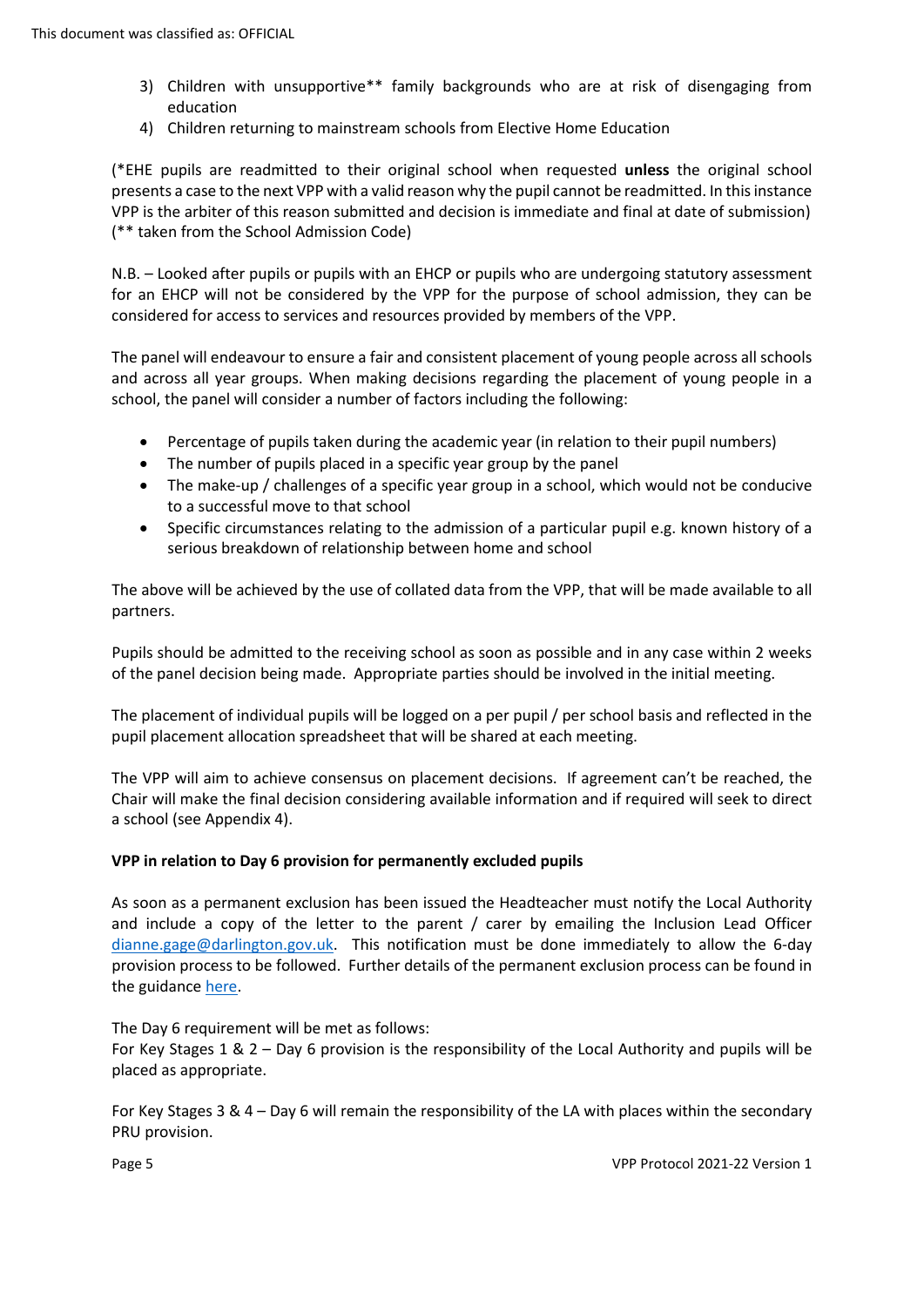Wherever the young person is permanently excluded within the cycle of VPP dates, the case will need to be presented at the forthcoming meeting, not only to discuss the case, but also to formally recognise the Day 6 allocation.

 exclusion or direct reinstatement to the school and the appeal period has passed. VPP will then before the GDC meets to deliberate / consider the exclusion. Pupils attending Day 6 for permanent exclusion will return to VPP after the Governing Body Disciplinary (GDC) Committee of the school / academy has met to determine whether to uphold the determine the longer-term education pathway for the young person. However, Head Teachers have agreed that VPP will be afforded the opportunity to discuss cases of permanently excluded pupils

 to VPP that the severity of the incident does not warrant consideration that the exclusion be Wherever possible, depending on the incident that led to the permanent exclusion, an alternative solution will be sought. It remains the right of a Head Teacher to permanently exclude and recommend withdrawn.

The Inclusion Lead Officer will be responsible to update relevant professionals as to the status of the young person in relation to the permanent exclusion, i.e.:

- paperwork in relation to permanent exclusion in order that Day 6 provision can be accessed
- date of Governing Body Committee (GDC) meeting
- discussions / decisions regarding potential withdrawing of permanent exclusion before GDC
- GDC outcome if permanent exclusion is not withdrawn
- • Head Teachers are asked to complete the VPP referral form and a Risk Assessment at the point of the permanent exclusion process to assist entry into the Day 6 provision

 Day 6 the responsibility falls to the LA to provide education and schools / academies should use an appropriate attendance code, such as Code B (Education Off-site) or Code D (Dual registration). During the first 5 days of the exclusion the school / academy is required to use the 'E' Coding. From

Schools are asked to email details of fixed term exclusions to the Inclusion Lead Officer [dianne.gage@darlington.gov.uk](mailto:dianne.gage@darlington.gov.uk) 

#### **VPP in relation to schools referrals for PRU places**

 OnePlan / Support Plan. Once the young person has entered the PRU, roll status appropriate to the Key Stage will be agreed by the panel dependent on the individual situation of the young person. Referrals brought to VPP by mainstream schools for PRU placement must be accompanied by a

 roll status as M main roll status remains with referring school / academy. Where placed to the PRU as KS3 and 4 assessment provision, the PRU roll status will be S subsidiary

Where the child has a placement is not returning to the school / academy, the PRU roll status will be S subsidiary roll as the main roll status remains with the referring school.

 annually, and long-term decision made as to the roll status by the panel. When a child is placed in the PRU as an alternative provision, their roll status will be reviewed at least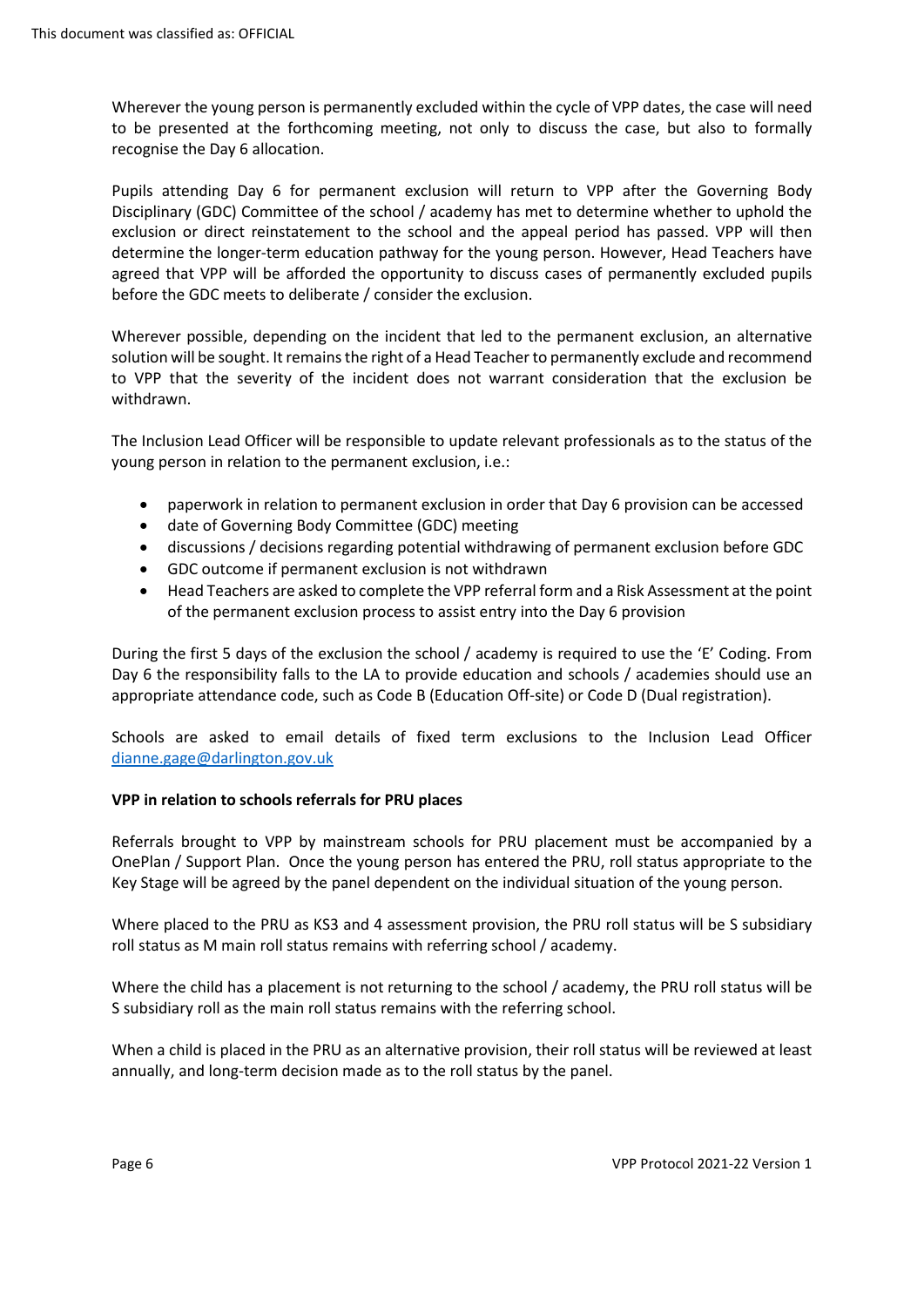If parents decline allocation, or the pupil fails to enrol, the case must be referred back to the VPP. If an agreement cannot be made with the parent on a placement, the responsibility for the education of the pupil reverts to the referring school / academy.

## **Reintegration from Rise Carr College (or other PRU)**

 Excluded pupils will only be reintegrated into mainstream schools when they are ready and additional help will be provided where needed to ensure a smooth transition. Rise Carr Pupil Referral Unit will school / academy will be identified as early as it possible. The Readiness For Reintegration Scale will assess young people's readiness to be reintegrated into school. It is expected that new mainstream be used and shared with the receiving school / academy (See Appendix 2).

### **Managed Moves**

 A managed move should be seen as a voluntary and timely child focussed intervention. Within a school / academy, and the skills set and / or capacity that will be needed within the new school / school / academy that would help to meet the needs of the child are clearly identified. referral for a managed move the child's school / academy should clearly identify what they believe a move to a new school / academy can do additionally for the child. The evidence base within the referral must make specific reference to which of the child's needs can be better met in a different academy. It is preferable that the new school /academy is not named, rather that the features of a

 weeks, 4 weeks, 8 weeks and the final review at 12 weeks. The Inclusion Lead will be responsible for monitoring the process and updating VPP as to the progress of the managed move. Managed moves must be time limited. After the initial meeting there must be a review meeting at 2

 At the end of the managed move a decision will be made whether to end the managed move because the pupil has not met the required targets or to take the pupil onto the roll of the new school / academy because targets have been met. All meetings should include both schools / academies, the Inclusion Lead, the parent / carer and the pupil. In the case of a pupil with CIN / CP status, a separate initial meeting should also take place between the DSLs of both schools / academies. Progress will be reported and recorded at VPP meetings.

reported and recorded at VPP meetings.<br>The initial meeting should identify three targets which the pupil must work to during the managed move (a standard proforma will be provided for this). These targets will provide the evidence base for so that all parties are clear about the progress being made within the managed move. the judgement on the success of the managed move. These targets must be reviewed at each meeting

 If a managed move is successful, the pupil will go onto the roll of the new school / academy on the day following the 12-week final meeting. At this point the pupil should be treated as an equal member of the school / academy community. If the managed move is deemed a failure, then the young person would return to their original school / academy. These decisions must be made at the review meeting with parents / carers and both schools / academies present so that clear and consistent messages can be provided as to why the managed move has failed.

 Outcomes from managed moves need to be reported at VPP and will recorded by the LA Inclusion Lead through the VPP meetings. If a managed move breaks down, the host school needs to report this to the LA Inclusion Lead Officer [dianne.gage@darlington.gov.uk](mailto:dianne.gage@darlington.gov.uk) on the same day to prevent the child becoming a CME.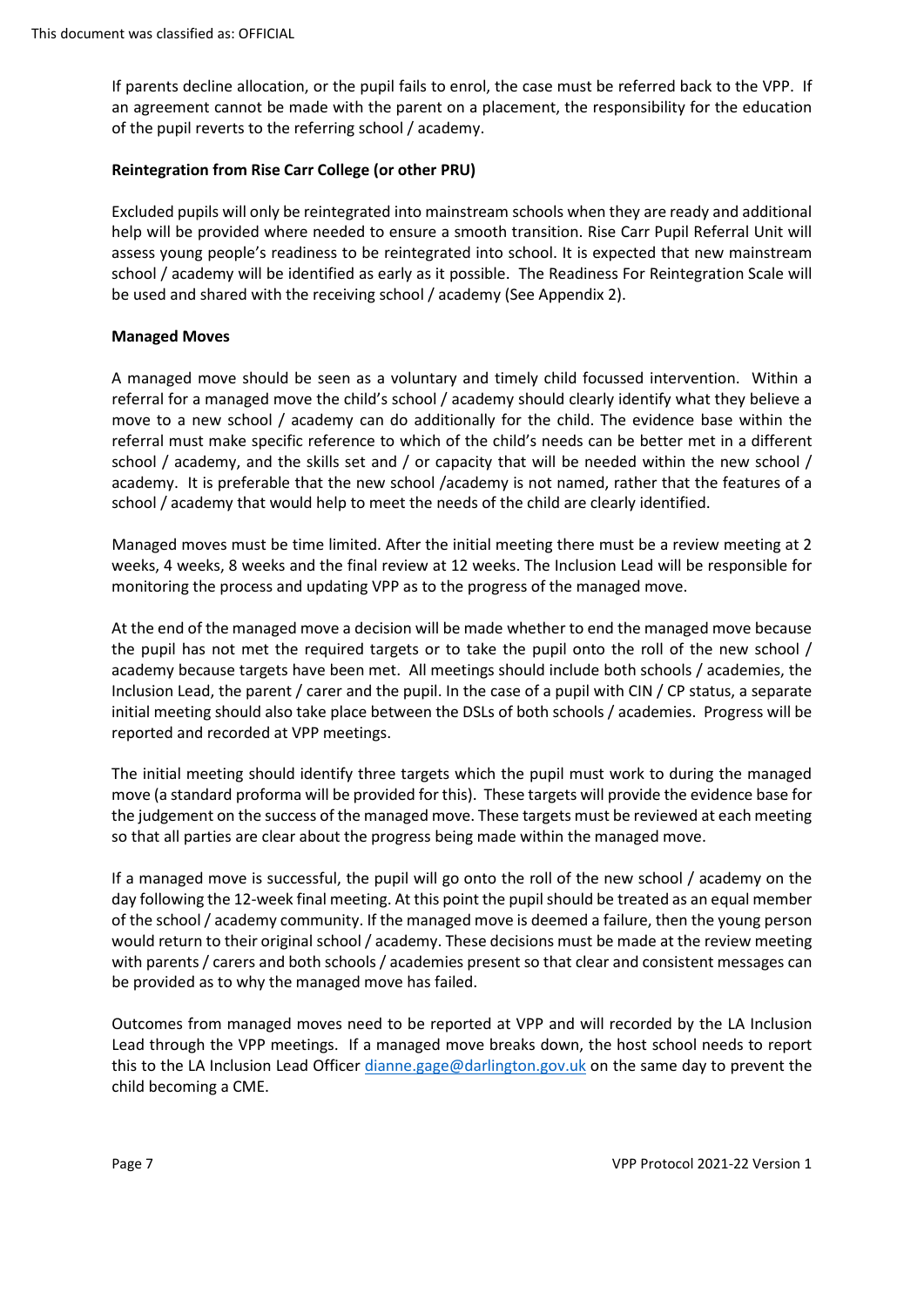Where a managed move is unsuccessful and the pupil returns to their original school / academy, any subsequent permanent exclusion should not be based solely on the behaviours from prior to the managed move. Pupils should be given a fair opportunity to reintegrate into their school with agreed targets.

 There may be a very rare circumstance where a managed move should last longer than 12 weeks e.g. 1 Year 11 pupil who has moved; but these would be the exceptions. This would be discussed and agreed by all parties at the review meetings.

 All managed moves should be agreed through the VPP to ensure a clear and transparent approach to pupil placements.

Difficulty in meeting the SEN needs of a pupil should not result in a managed move.

 LAC would not normally be considered for a managed move. A managed move being considered for emergency PEP to be held as this is a proposed change to the LAC care plan. a LAC pupil should always be in consultation and agreement with the Virtual Head and requires an

All requests for managed moves must be supported by parental / carer consent.

The Inclusion Lead Officer will monitor and track the performance of managed moves and the standard procedure through the review meetings will be followed.

## **Dispute resolution process**

 The VPP agreed in their meeting on [15.11.19](https://15.11.19) to a revision to the protocol for a dispute resolution process relating to in-year transfers and managed moves. The VPP will receive a report on all in-year school to school transfers to enable monitoring.

# **Key Stage 2**

#### **Year 5 / 6 pupils**

 The partnership agrees that wherever possible Year 5 / 6 pupils should remain in their original school. The LA will monitor in year admissions within Year 5 and Year 6 and report on them accordingly.

#### **Key Stage 4**

#### **Year 10 pupils**

 and should not be considered by the panel after Christmas of Year 10. The reason for the referral The partnership agrees that wherever possible Year 10 pupils should remain in their original school should be based on Fair Access categories and/or exceptional circumstances.

#### **Year 11 pupils**

 succeed, unless there are exceptional circumstances as to why a move should occur. In the instance when a move of a Year 11 pupil it is necessary, the partnership will agree that it will be on a managed move basis until the pupil has left Year 11. The partnership agrees that there should be no moves of Year 11 pupils within Darlington schools. At this point, schools should seek to create alternative education packages instead, to help those pupils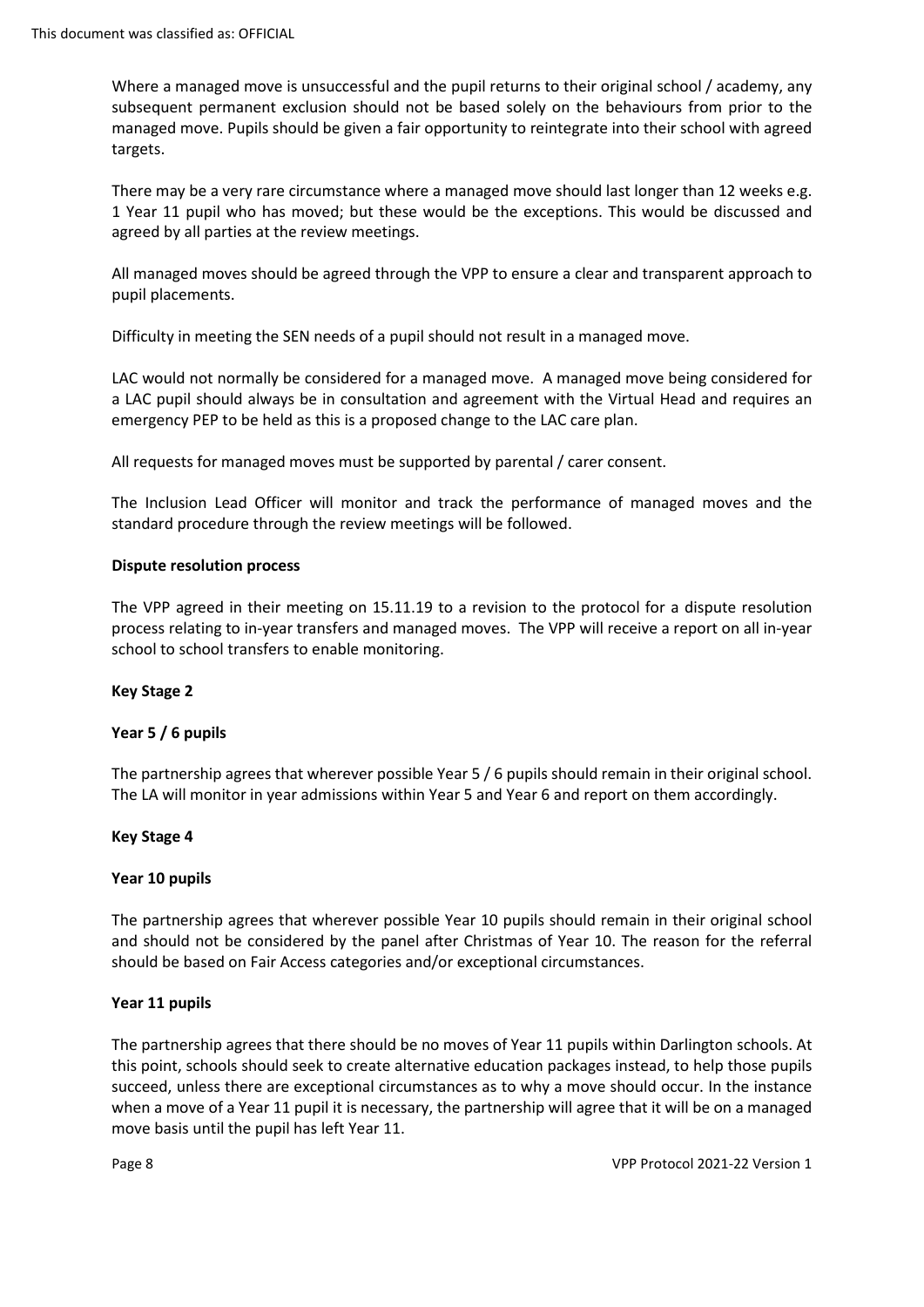# **Criteria for referrals to Clifton House**

- Pupils are experiencing reoccurring FTEs or are at risk of exclusion
- peers • Pupils have continued difficulties in social interactions/relationships with both adults and
	- Immature social skills, affecting their ability to establish and maintain friendships
- Pupils may have become socially and emotionally vulnerable, withdrawn, isolated and unpredictable patterns of behaviour are beginning to emerge; that impact on learning
- Pupils may prefer own agenda and be reluctant to follow instructions
	- Difficulties following adult direction e.g. regular incidences of non-compliance/ uncooperative behaviour/ defiance
- Difficulties with appropriate learning behaviour e.g. sustaining attention and concentration, motivation to engage with work-related tasks
- Pupils may have begun to experience short term behavioural crisis
- • The pupil is operating at a level well below expected outcomes and there is evidence of an increasing gap between them and their peers
- Self-esteem and motivation may be an issue
	- Significant self-esteem issues affecting relationships and behaviour patterns

## **Referrals to the Home and Hospital Teaching Service**

- an Educational Psychologist or CAMHs to carry out a full assessment. • Referrals **must** be backed up by a full assessment carried out by an Educational Psychologists or a Clinical Psychologist, Clinical Psychiatrist or Primary Health Worker (usually based at CAMHs). Should a School Counsellor identify a pupil as being too anxious, the school must ask
- An assessment from the pupil's G.P or a school counsellor is **not** deemed appropriate.

### **Documentation required for VPP referral**

All pupils being referred to VPP will need the following supporting documentation:

- Fully completed referral form, including completion of the parent / carer consent
- Current attendance certificate
- Pupil views
- • Historical attendance information from previous 2 years (or length of time at the school / academy)
- Fixed term exclusions (number, reason, length) for every year in the school / academy
- Internal fixed term exclusions (number, reason, length) for every year in the school / academy
- Punctuality information for the last / current year in the school / academy
- School behaviour plans and support plans
- Involvement of any other agencies / services for every year since joining the school/academy
- Academic information (KS2, KS3, KS4 targets and current progress)
- • Evidence of the school's / academy's graduated response to the pupil's needs, directly linked to the Ranges guidance 2018 (include reports / recommendations e.g. EP reports)

#### **Standard Agenda Items**

- 1) Fair Access
- 2) Referrals not progressed to Panel
- 3) Pupils at risk through persistently challenging and / or disruptive behaviour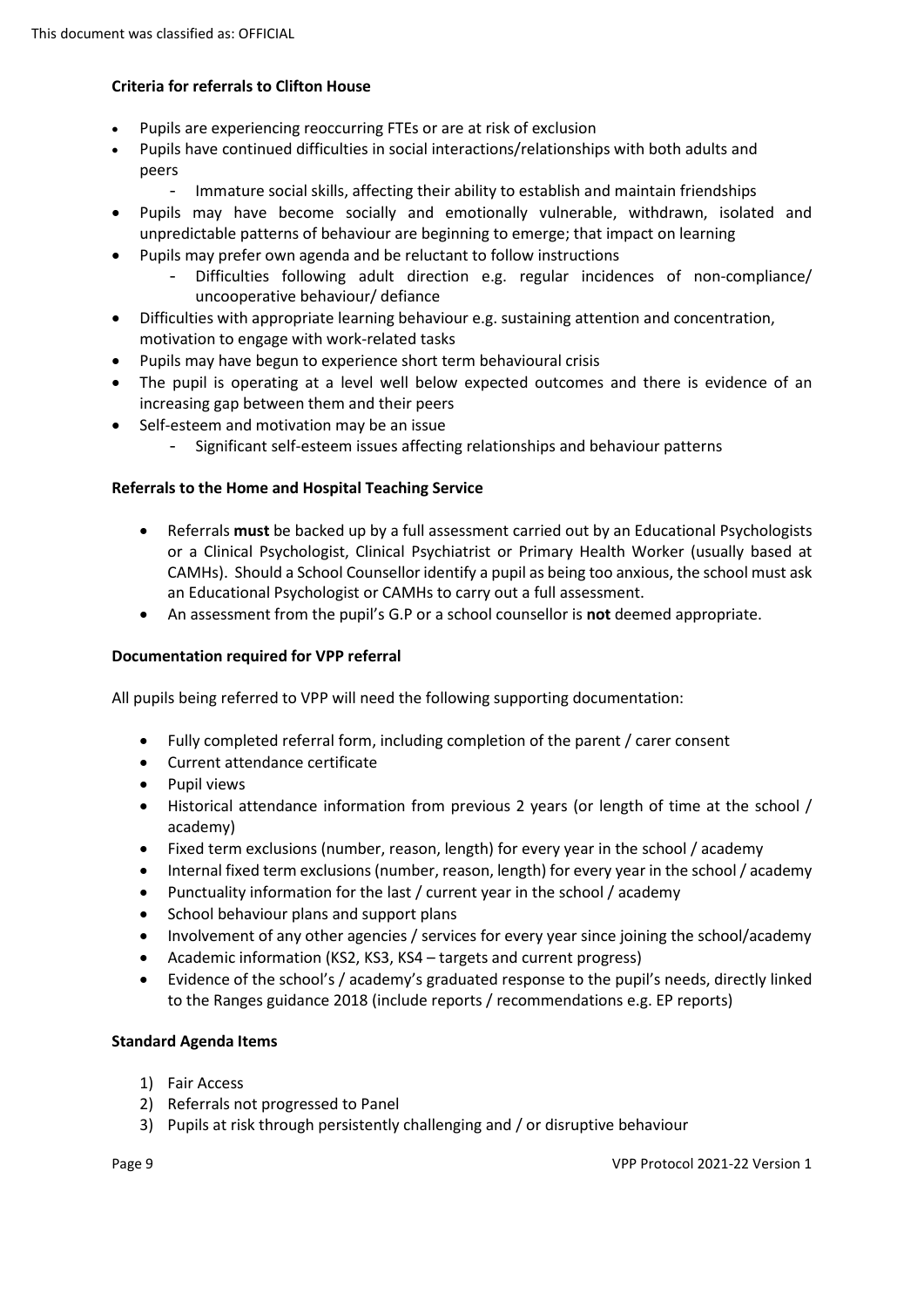- 4) Requests for Managed Moves
- 5) Reviews of Managed Moves and Placement Breakdowns
- 6) Requests for place at PRU / HHTS
- 7) Permanent Exclusions since last VPP
- 8) Re-integration from PRU / HHTS
- 9) Alternative Provision / restricted timetable update

#### **Funding**

 Schools should invoice the base school if a minimum of 15 days provision has occurred in the academic Funding follows the pupil and the receiving school invoices the base school for the proportion of AWPU left in that academic year e.g. (x days/190 \* AWPU) (see Appendix 3). year at the rate specified above.

#### **GDPR and Data Sensitivity**

The European Union's General Data Protection Regulation (GDPR) came into force from May 25<sup>th</sup> 2018.

 ensure ongoing and continued compliance with data protection law. This includes the safe keeping, transportation and secure disposal of all VPP documents after the meeting. Due to the sometimes highly sensitive and confidential nature of the VPP referral document and/or supporting documents, we would like to remind all panel members that it is their responsibility to

Document holders will be held accountable for any breach of data protection law.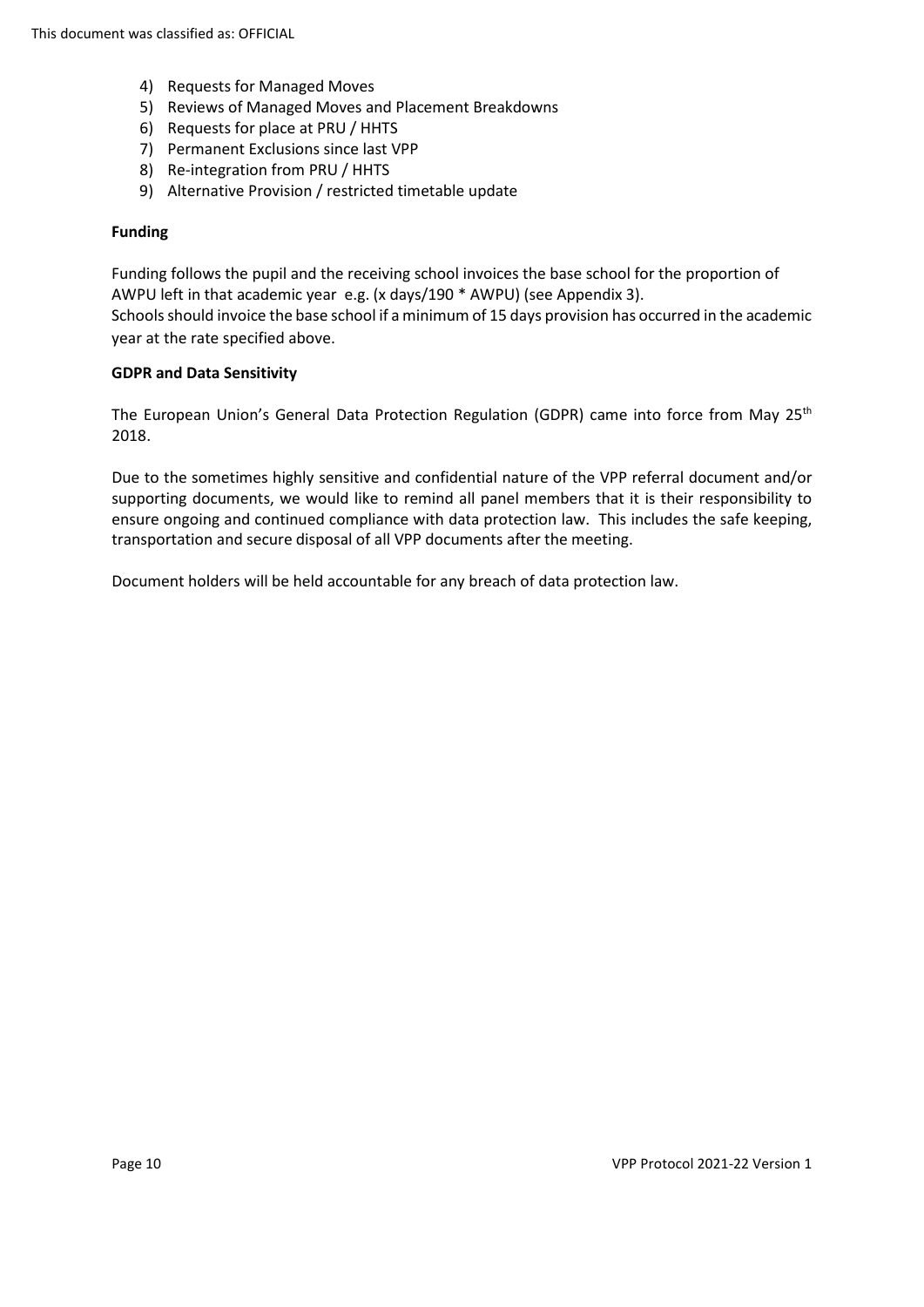# **Appendix 1 - Known triggers (examples to use in the VPP passport referral form)**

- Peer provocation
- Work/task frustration
- Poor academic ability
- Noise levels
- Teacher Responses
- Social time incidents
- Lunch time incidents
- External factors
- Medications (ADHD)
- Formal lessons
- Free activities
- Exposing of self esteem
- Not getting own way
- Inability to comprehend instructions
- Task frustration due to motor or sensor difficulties
- Stigma-rejects or dislikes support
- Social relationships
- Inability to cope with physical demands of the day
- Erratic learning patterns, loss of concentration
- Adverse reaction to authority
- Moving around class
- Moving around school
- Unfamiliar adults (supply visitors etc.)
- Name calling
- Being bullied
- Manipulated
- Being ignored
- Peer rejection
- Pupil catalyst
- Late for lessons (misses instructions)
- Poor attendance (missed learning)
- Reprimands
- Just wants to be left alone

# **Appendix 2 - Reintegration from Rise Carr College - Scale of reintegration**

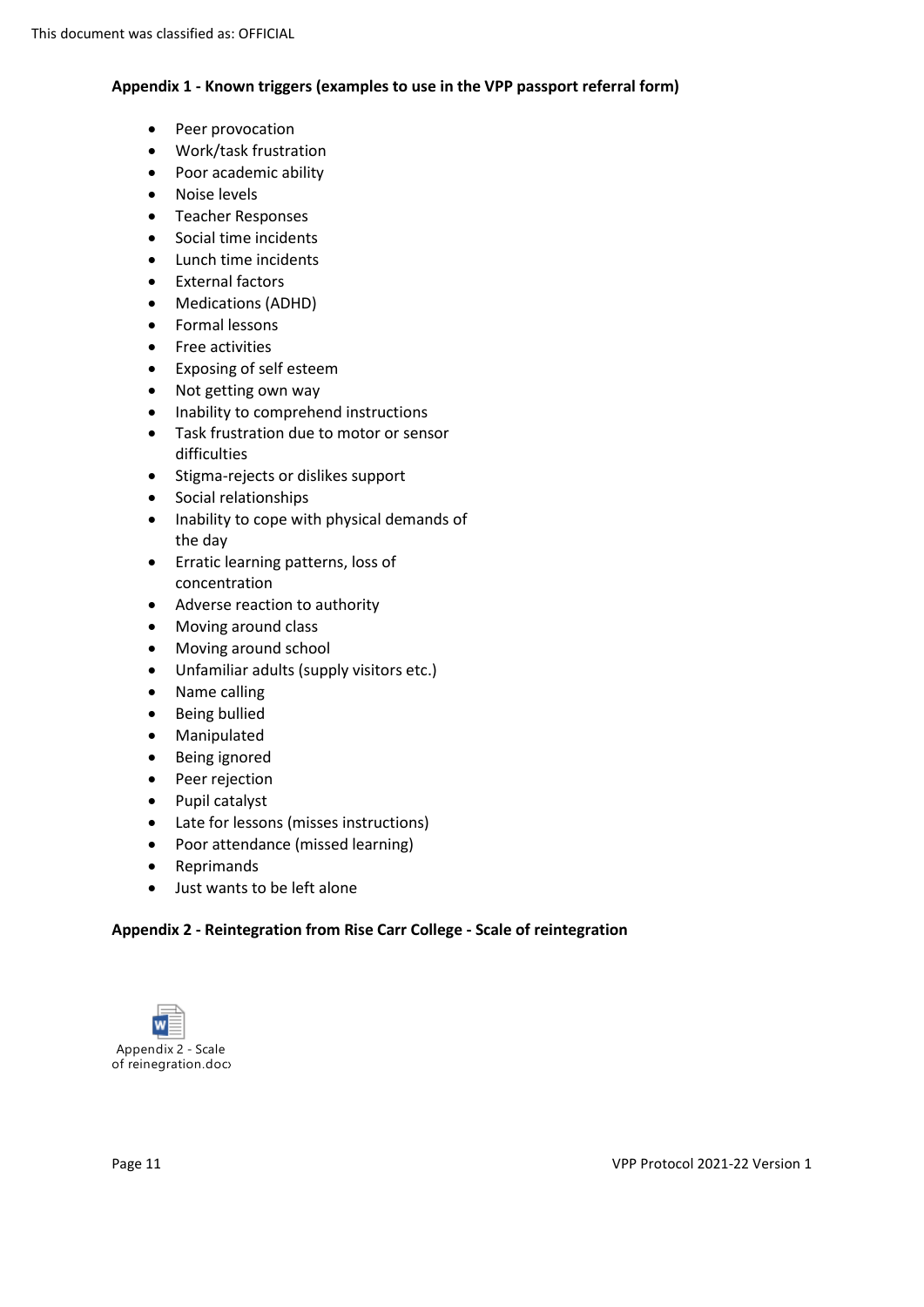## **Appendix 3 - Financial Support**

 The VPP has access to a small budget that can be used to meet the aims of the VPP. Requests to access the fund will be subject to the following:

#### **Principles**

- 1) It is expected that VPP partners would meet the vast majority of children's needs from within existing budgets
- 2) All other funding routes should be fully explored prior to a request for funding from the VPP
- 3) VPP funding is time-bound and there is an agreed plan and exit strategy to resume a regular funded resource
- 4) That funding is considered to be exceptional rather than *de rigueur*
- 5) Funding granted will be evaluated for effectiveness of impact and reported to the VPP

## **Practice**

- 1) Requests should be submitted in writing to VPP email inbox for consideration by the QA panel
- 2) The QA panel will determine if the above principles apply
- 3) The QA panel will agree/deny access to the funding
- 4) The LA Inclusion Lead Officer will (in liaison with the requesting partner) draw up a time- bound and costed plan with SMART success criteria and monitor effectiveness towards agreed milestones during the funding period. Aliquots of funding will be released to the partner after each milestone has been achieved.
- 5) Evaluation of the effectiveness of the agreed plan will be reported to the VPP meeting immediately following the planned end date.

#### **Appendix 4 - Mechanism for the Chair making fair access decisions in the absence of consensus**

 The following procedure will be used to determine decisions by the Chair during the current academic year or until such time that the panel amend the protocols to insert a new mechanism.

Placement will be determined by assessing in sequence:

1) Previously placed fair access pupils in the year group in the current academic year, then;

 2) Previously placed fair access pupils in the rest of the school in the current academic year, then; 3) Closest school by walking distance

3) Closest school by walking distance<br>In order to be proportionate, the size of the cohort needs to be accounted for. Each pupil in each school is a different proportion of the cohort. The following pupil coefficients will be used for each secondary school. These will only be required when all the schools have placed at least one child.